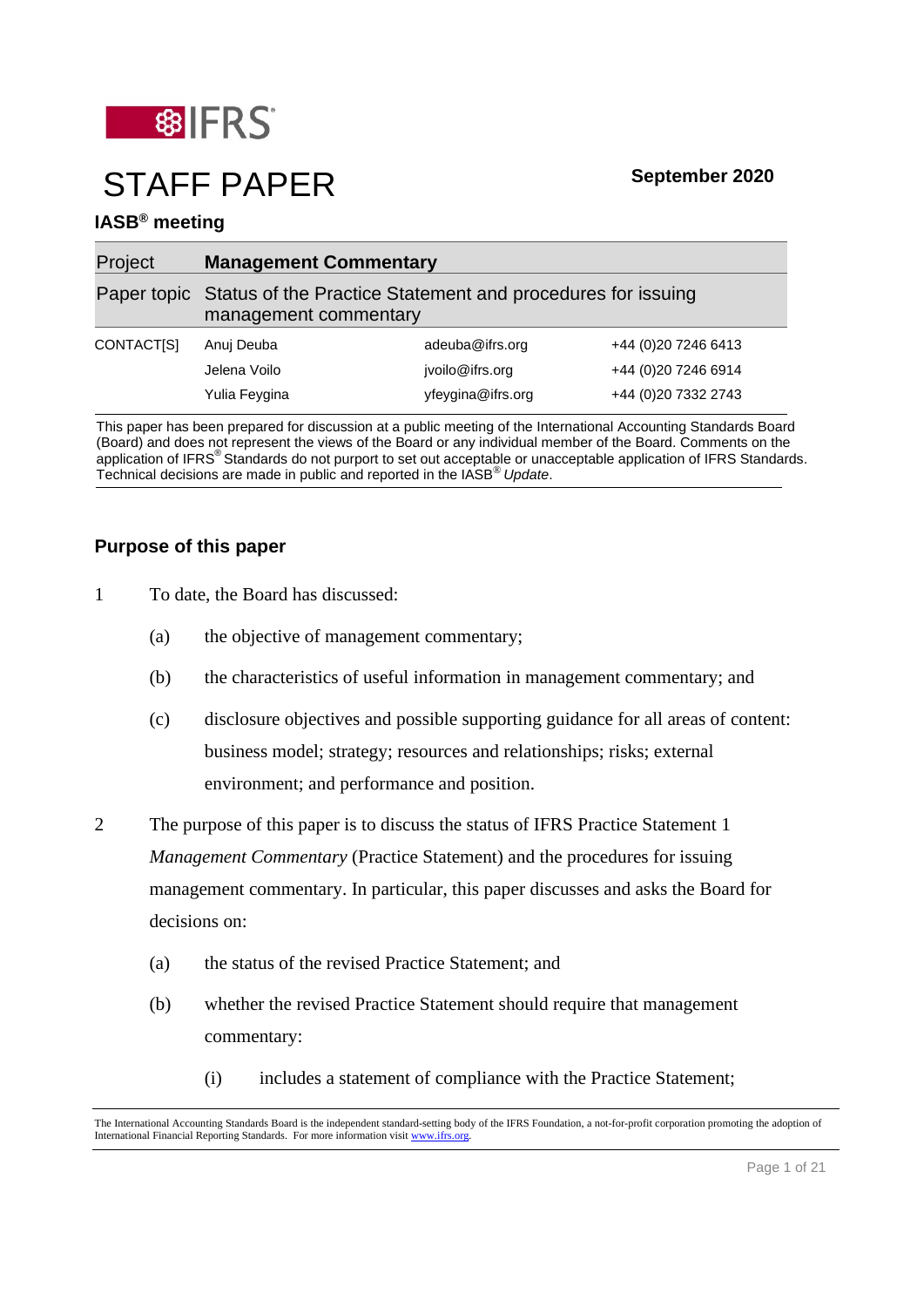- (ii) identifies the financial statements to which management commentary relates and is distinguished from other information presented by the entity;
- (iii) specifies the date of management commentary; and
- (iv) specifies who authorised management commentary for issue.
- 3 At a future Board meeting, the staff plan:
	- (a) to ask the Board to review likely effects of the Board's proposals and to consider whether those proposals taken as a whole sufficiently and appropriately address topics of particular interest to the Board's stakeholders (for example, environmental, social and governance matters and intangible resources and relationships); and
	- (b) to seek the Board's permission to begin the balloting process for the Exposure Draft.

# **Structure of this paper**

- 4 This paper is structured as follows:
	- (a) status of the Practice Statement:
		- (i) the existing Practice Statement (paragraphs [6–](#page-3-0)[7\)](#page-4-0);
		- (ii) feedback from the Board's Management Commentary Consultative Group (Consultative Group) (paragraph [8\)](#page-4-1); and
		- (iii) staff analysis and recommendation (paragraphs [9–](#page-4-2)[14\)](#page-6-0);
	- (b) compliance with the Practice Statement:
		- (i) the existing Practice Statement (paragraphs [15–](#page-6-1)[16\)](#page-6-2);
		- (ii) requirements on compliance for financial statements (paragraph [17\)](#page-7-0);
		- (iii) feedback from the Consultative Group (paragraphs [18](#page-7-1)[–22\)](#page-8-0); and
		- (iv) staff analysis and recommendation (paragraphs [23–](#page-8-1)31);
	- (c) identifying management commentary:
		- (i) the existing Practice Statement (paragraph [32–](#page-12-0)[33\)](#page-12-1);
		- (ii) requirements on identification of financial statements (paragraph [34\)](#page-12-2); and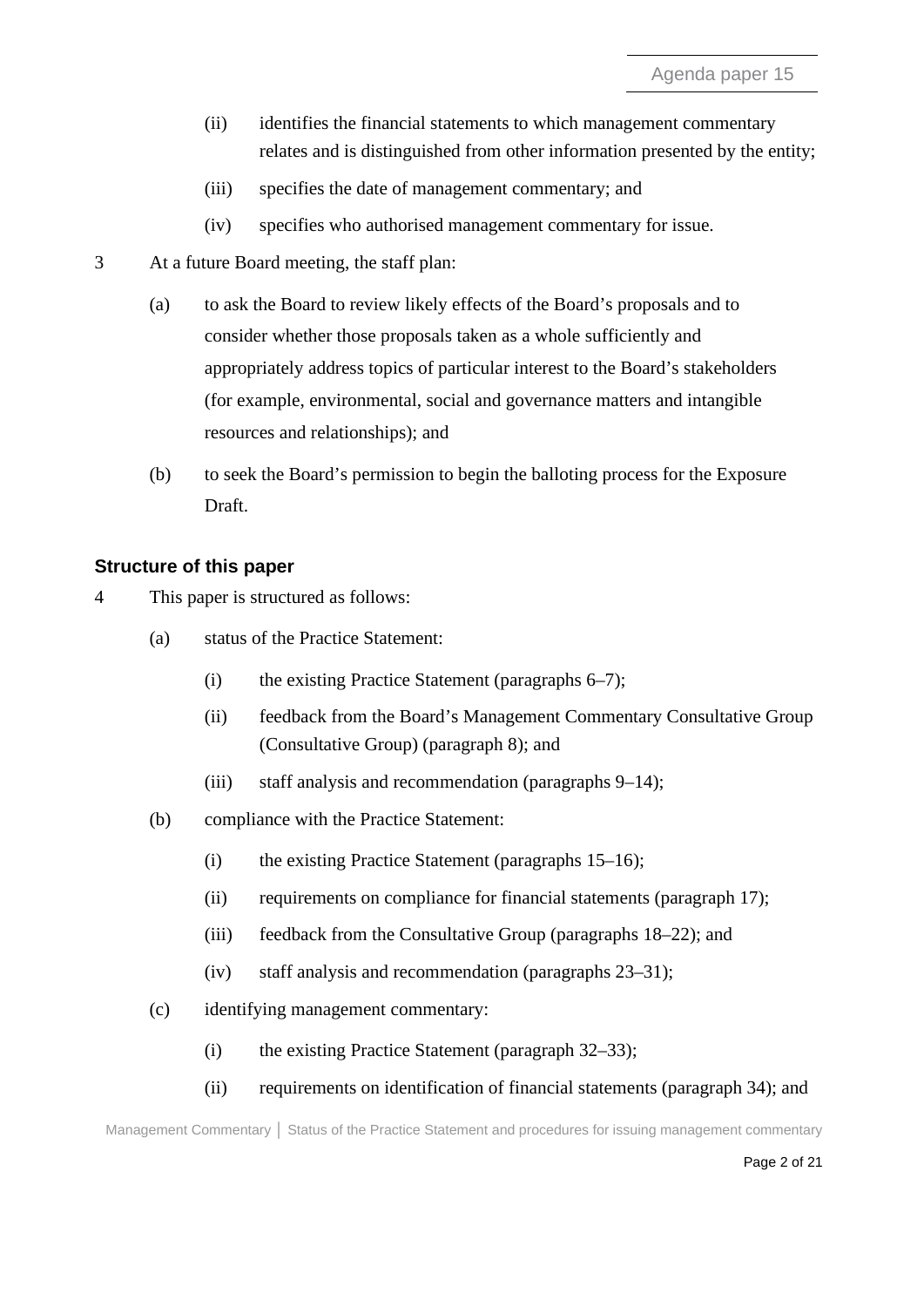- (iii) staff analysis and recommendation (paragraphs  $35-39$ );<sup>[1](#page-2-0)</sup>
- (d) date of management commentary:
	- (i) the existing Practice Statement (paragraph [40\)](#page-14-0);
	- (ii) requirements on date of authorisation for issue of financial statements (paragraphs  $41-43$ );
	- (iii) feedback from the Consultative Group (paragraphs [44](#page-15-0)[–46\)](#page-15-1); and
	- (iv) staff analysis and recommendation (paragraphs [47–](#page-15-2)[54\)](#page-17-0); and
- (e) authorising management commentary for issue:
	- (i) the existing Practice Statement (paragraph [55\)](#page-17-1);
	- (ii) requirements on authorising financial statements for issue (paragraph [56\)](#page-18-0);
	- (iii) feedback from the Consultative Group (paragraphs [57–](#page-18-1)60); and
	- (iv) staff analysis and recommendation (paragraphs [61–](#page-19-0)[67\)](#page-20-0).

#### **Summary of staff recommendations**

- 5 The staff recommend that the revised Practice Statement should:
	- (a) retain the existing status of the Practice Statement as follows:
		- (i) the Practice Statement is a non-binding framework for the preparation of management commentary;
		- (ii) the Practice Statement is not an IFRS Standard; and
		- (iii) entities can state that their financial statements comply with IFRS Standards without preparing a management commentary that complies with the Practice Statement;
	- (b) require management commentary:
		- (i) to include an unqualified statement of compliance with the Practice Statement if it complies with all the requirements in the Practice Statement; and

<span id="page-2-0"></span> $1$  The staff did not discuss identification of management commentary with the Consultative Group.

Management Commentary **│** Status of the Practice Statement and procedures for issuing management commentary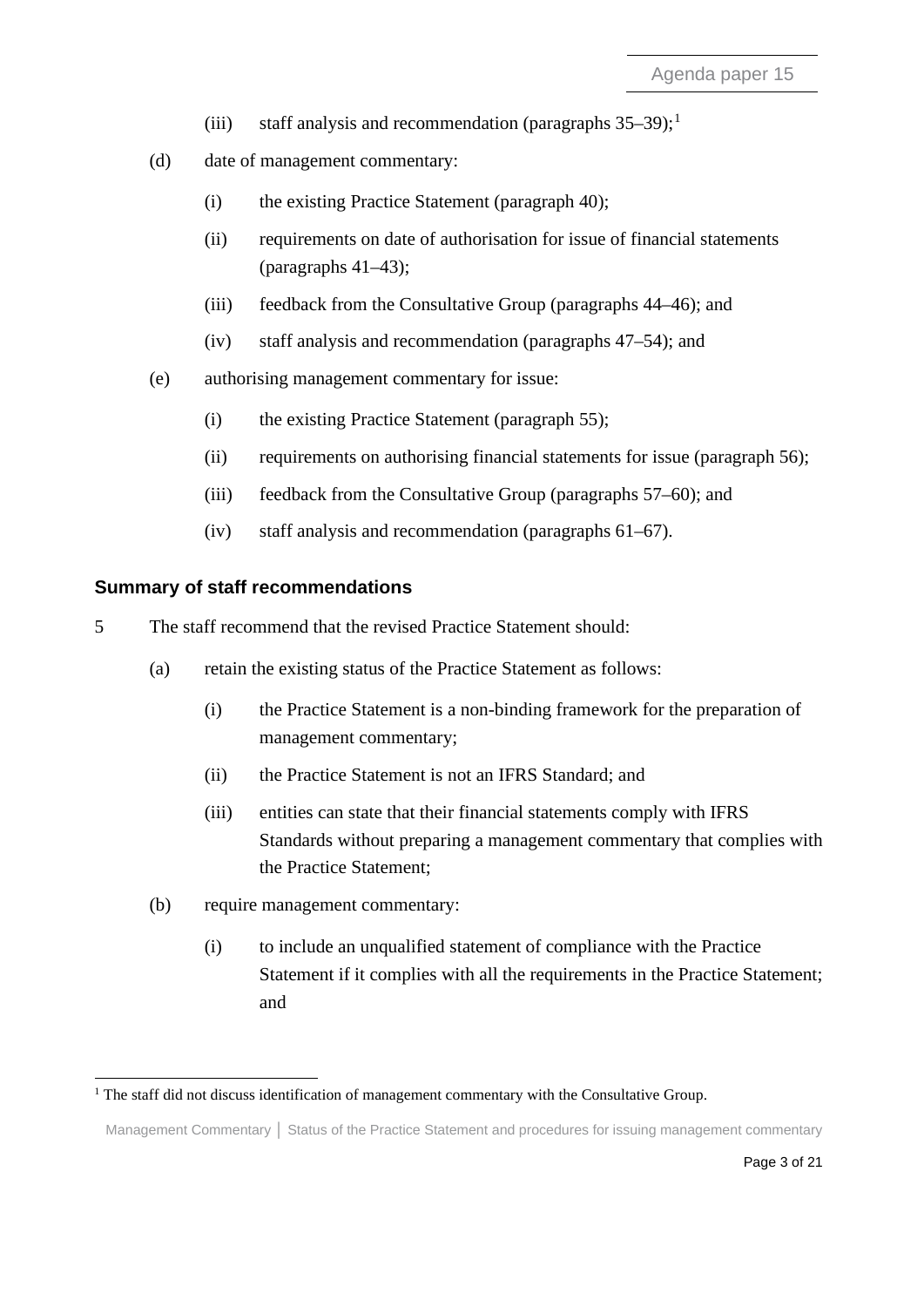- (ii) to explain which requirements it does not comply with if it does not comply with all the requirements in the Practice Statement;
- (c) include the following requirements on the identification of management commentary:
	- (i) an entity should either make the financial statements to which management commentary relates available with the management commentary or identify them in the management commentary; and
	- (ii) an entity should clearly identify what information constitutes its management commentary and distinguish it from other information either in the same report or from information in other reports;
- (d) require an entity to specify the date when its management commentary was authorised for issue;
- (e) require an entity to reflect in its management commentary material information about events that occurred after the end of the reporting period and before the date when the management commentary was authorised for issue; and
- (f) require an entity to identify the individual(s) or the body(s) who authorised management commentary for issue.

# **Status of the Practice Statement**

# *The existing Practice Statement*

- <span id="page-3-0"></span>6 The introduction to the existing Practice Statement states: [2](#page-3-1)
	- (a) the Practice Statement is a non-binding framework for the presentation of management commentary;
	- (b) the Practice Statement is not an IFRS Standard; and
	- (c) entities can state that their financial statements comply with IFRS Standards without preparing a management commentary that complies with the Practice Statement.

<span id="page-3-1"></span><sup>2</sup> Paragraphs IN1–IN2 of the Practice Statement.

Management Commentary **│** Status of the Practice Statement and procedures for issuing management commentary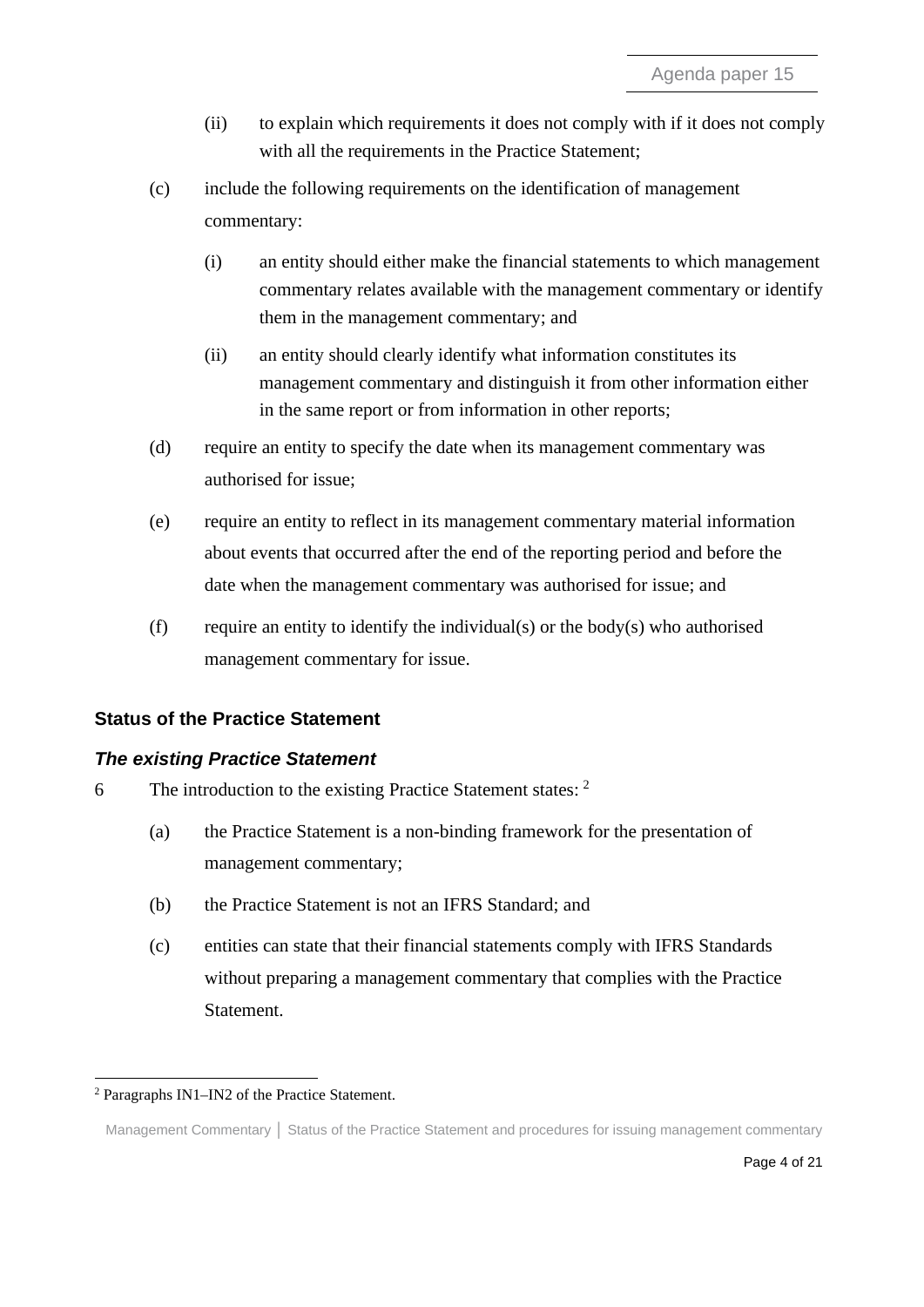- <span id="page-4-0"></span>7 In the Basis for Conclusions, the Board stated that it had decided to provide guidance on the content of management commentary in the form of a non-binding practice statement, rather than an IFRS Standard, because it was of the view that it is up to individual jurisdictions to make their own judgments on whether:
	- (a) entities should be required to present management commentary in addition to their IFRS financial statements; and
	- (b) presenting management commentary prepared in accordance with the Practice Statement is necessary to assert that the entity's financial statements comply with IFRS Standards.<sup>[3](#page-4-3)</sup>

# *Feedback from the Consultative Croup*

<span id="page-4-1"></span>8 During meetings of the Consultative Group, there was no specific request for feedback on the status of the Practice Statement. Nevertheless, some members, especially standardsetters, expressed a preference for the Practice Statement to become mandatory, at least as a future aspiration that might be achieved in stages. However, most members recognised that mandating the Practice Statement would be a challenge in the short term.

## *Staff analysis and recommendation*

- <span id="page-4-2"></span>9 The staff have identified three options for the Board to consider when deciding on the status of the revised Practice Statement. These options are:
	- (a) Option 1: make the revised Practice Statement mandatory, but only if the entity is required to or elects to present management commentary accompanying financial statements that are prepared in accordance with IFRS Standards. In such cases, the entity would be required to prepare its management commentary in accordance with the revised Practice Statement.
	- (b) Option 2: make the revised Practice Statement mandatory in all cases when an entity presents financial statements that are prepared in accordance with IFRS Standards. That is, for an entity's financial statements to comply with IFRS

<span id="page-4-3"></span><sup>&</sup>lt;sup>3</sup> Paragraph BC16 of the Practice Statement.

Management Commentary **│** Status of the Practice Statement and procedures for issuing management commentary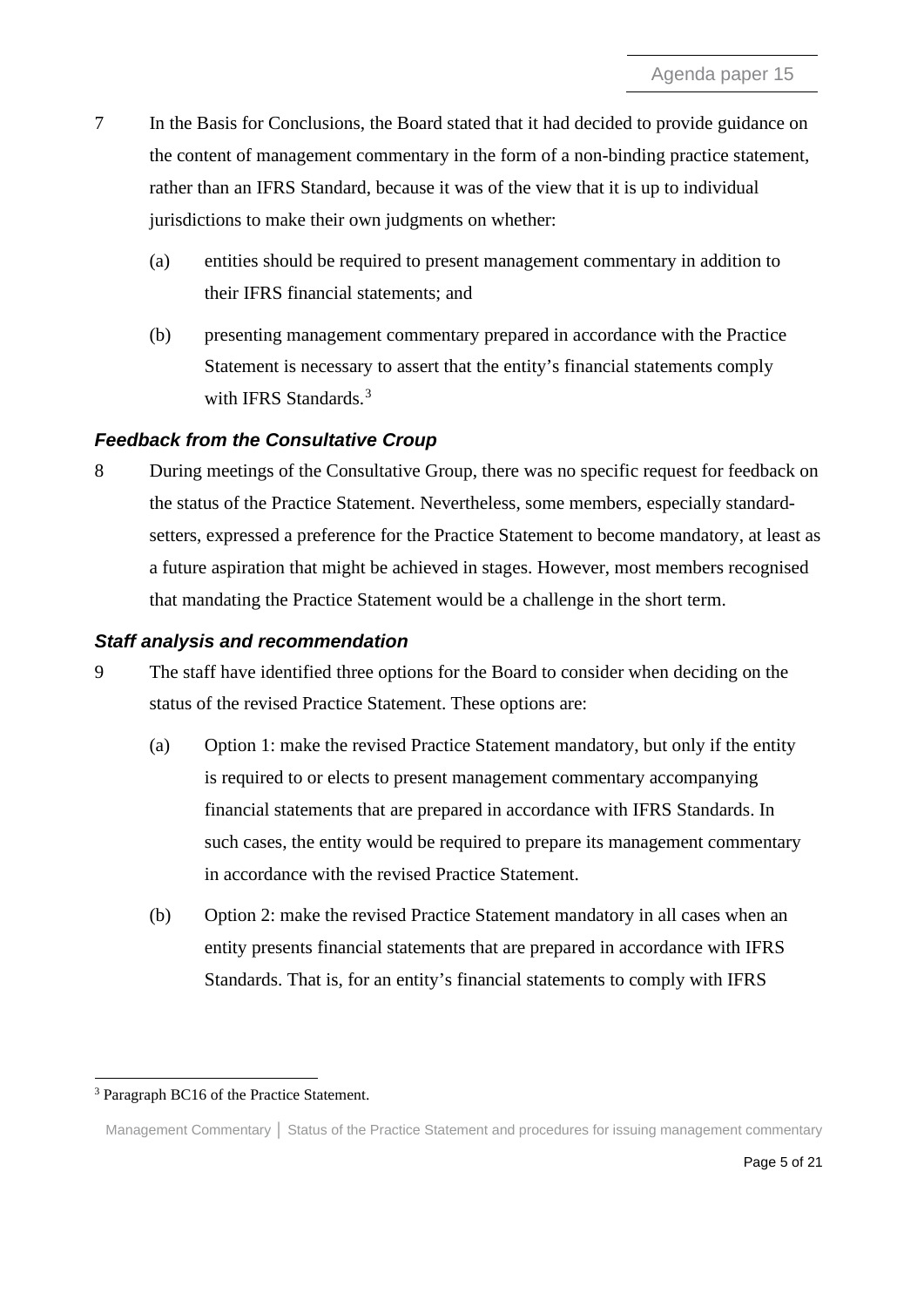Standards, an entity would need to present management commentary prepared in accordance with the Practice Statement.

- (c) Option 3: retain the existing status of the Practice Statement as non-mandatory.
- 10 The staff do not recommend Option 1 and Option 2 because:
	- (a) many jurisdictions have their own local requirements or guidance related to preparation of management commentary or a similar report; and
	- (b) issuing the Practice Statement as a mandatory document could create a barrier to a jurisdiction's continued adoption of IFRS Standards if the jurisdiction does not choose to adopt the revised Practice Statement.
- 11 An additional reason for rejecting Option 2 is the rationale for the decision the Board made when it originally issued the Practice Statement. At that time, the Board decided to provide guidance on management commentary in the form of a non-binding practice statement, rather than an IFRS Standard, because it was of the view that it is up to individual jurisdictions to make their own judgement on whether entities should be required to present management commentary in addition to their IFRS financial statements and on whether presenting management commentary prepared in accordance with the Practice Statement is necessary to assert that the entity's financial statements comply with IFRS Standards (see paragraph 7).
- 12 As a result, the staff think the Practice Statement should remain a non-mandatory document and that entities should be not required to comply with the Practice Statement, unless this is specifically required by their jurisdiction. Hence, entities can state that their financial statements comply with IFRS Standards even if those entities have not complied with the Practice Statement in preparing their management commentary or have not provided any management commentary.
- 13 Even if the Practice Statement retains its status of a non-binding framework, entities might be able to use it alongside the requirements in their jurisdiction, for example, to help them meet high-level regulatory requirements in their jurisdictions if the Practice Statement does not contradict those requirements.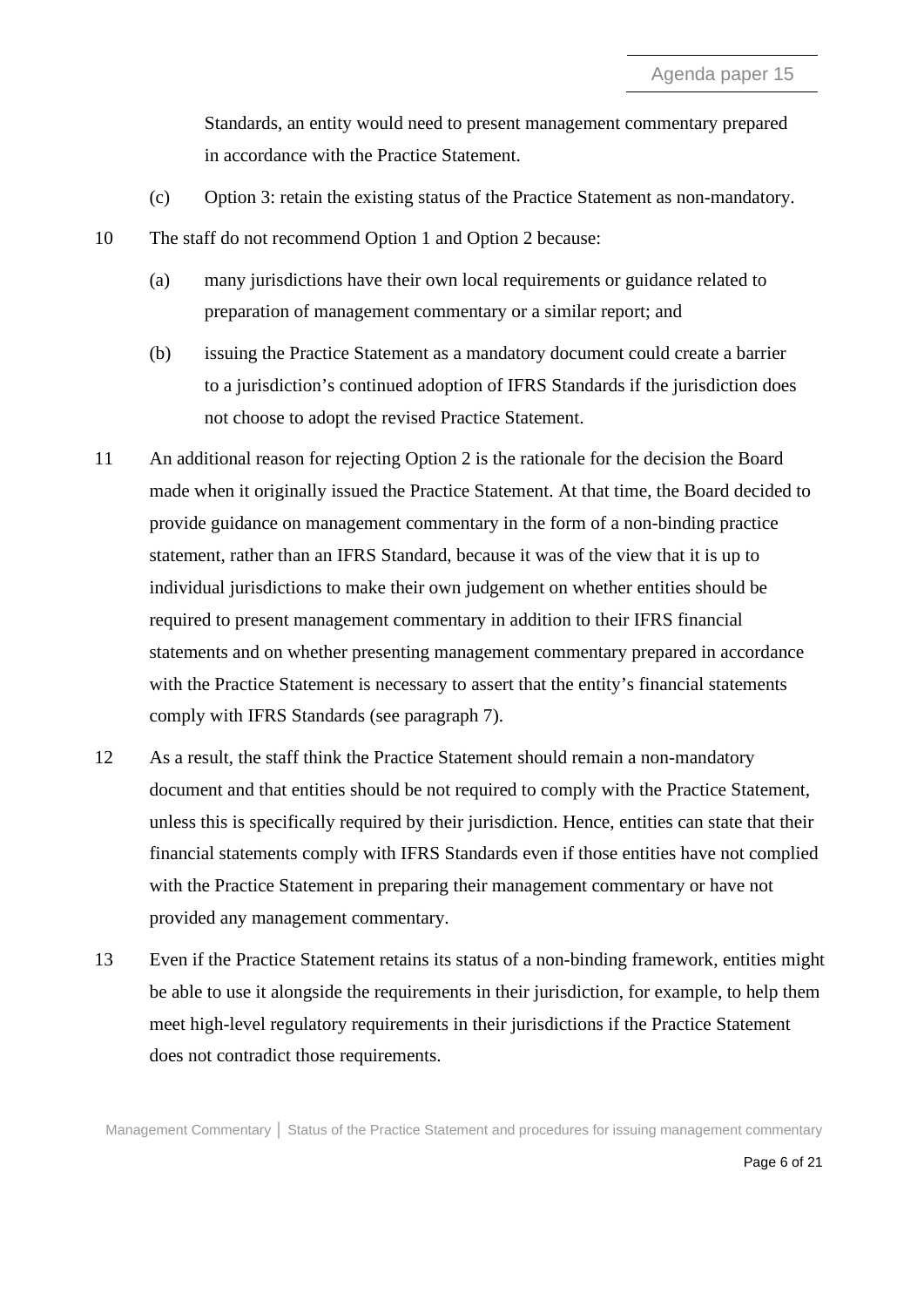<span id="page-6-0"></span>14 Therefore, the staff recommend Option 3, that is, that the Board retains the existing nonbinding status of the Practice Statement. Consequently, the Board would leave it to individual jurisdictions to make their judgements on whether entities should be required to comply with the Practice Statement.

# Question 1 for the Board

The staff recommend that the revised Practice Statement should retain the existing status as follows:

- (a) the Practice Statement is a non-binding framework for the preparation of management commentary;
- (b) the Practice Statement is not an IFRS Standard; and
- (c) entities can state that their financial statements comply with IFRS Standards without preparing a management commentary that complies with the Practice Statement.

Do you agree with this recommendation?

# **Compliance with the Practice Statement**

## *The existing Practice Statement*

- <span id="page-6-1"></span>15 The existing Practice Statement states that an entity can assert that its management commentary complies with the Practice Statement only if it complies with the Practice Statement in its entirety.<sup>[4](#page-6-3)</sup> Moreover, if a management commentary does not comply with the Practice Statement in its entirety, then it should explain the extent to which the Practice Statement has been followed.
- <span id="page-6-2"></span>16 In the Basis for Conclusions, the Board expressed the view that preparers should not be required to include a formal confirmation that they have complied with the Practice Statement, because the Practice Statement is not binding. However, it did agree that it would be helpful if preparers included in management commentary an explanation of the extent to which the Practice Statement has been followed. The Board also concluded that it would be misleading if preparers were to assert compliance with the Practice Statement if they did not comply with the Practice Statement in its entirety. [5](#page-6-4)

# *Requirements on compliance for financial statements*

<span id="page-6-3"></span><sup>4</sup> Paragraph 7 of the Practice Statement.

<span id="page-6-4"></span><sup>5</sup> Paragraph BC21 of the Practice Statement.

Management Commentary | Status of the Practice Statement and procedures for issuing management commentary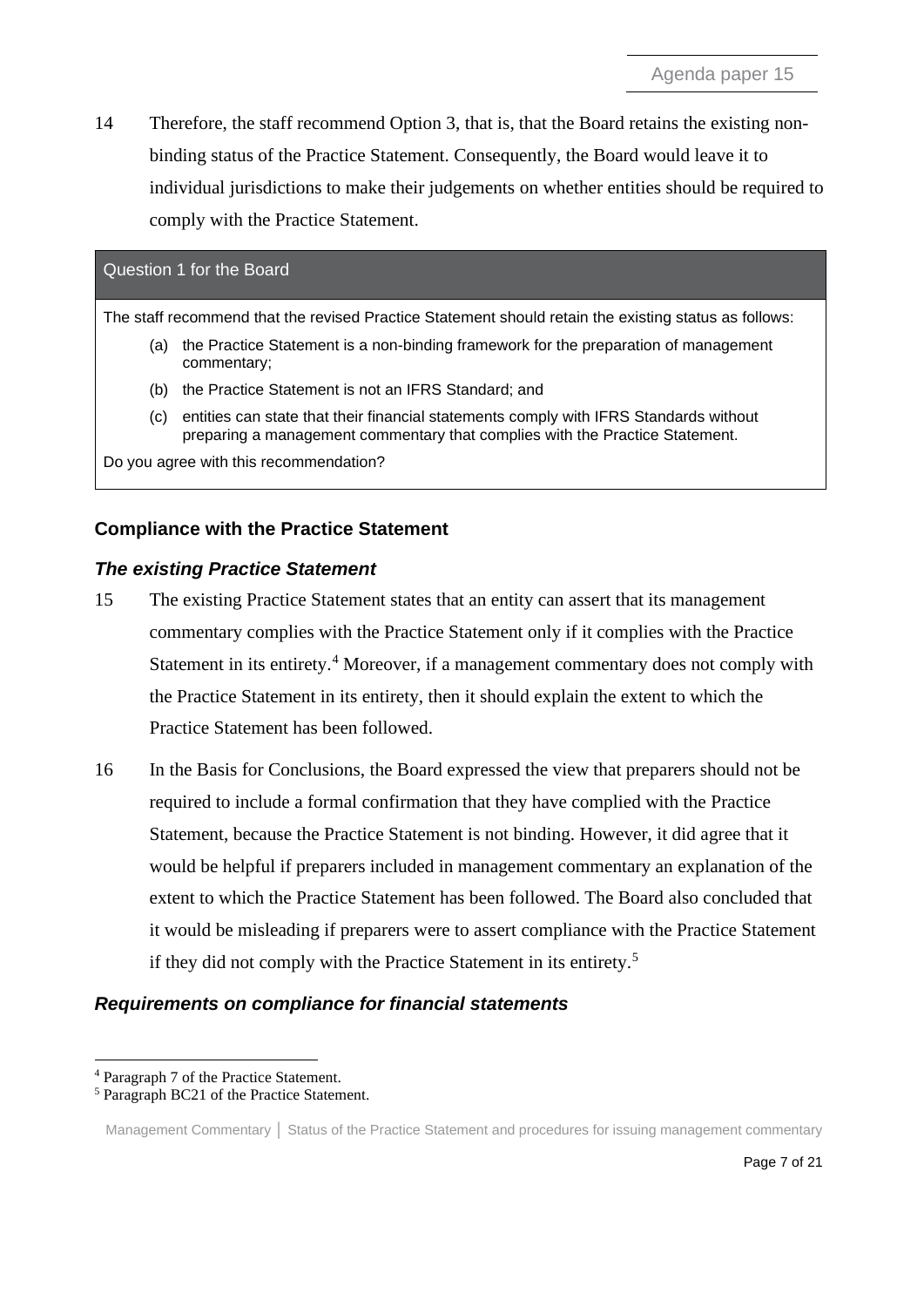- <span id="page-7-0"></span>17 IAS 1 *Presentation of Financial Statements* states that:
	- (a) an entity whose financial statements comply with IFRS Standards should make an explicit and unreserved statement of such compliance in the notes; and
	- (b) an entity should not describe financial statements as complying with IFRS Standards unless they comply with all the requirements of the Standards.<sup>[6](#page-7-2)</sup>

## *Feedback from the Consultative Group*

- <span id="page-7-1"></span>18 The staff discussed with the Consultative Group whether the revised Practice Statement should require a management commentary to state that it has been prepared in accordance with the Practice Statement, that is, include a statement of compliance, where the Practice Statement has been complied with in its entirety.
- 19 Generally, members expressed the view that an entity should not state compliance with the Practice Statement if an entity has not complied with all aspects of the Practice Statement. However, members expressed mixed views on whether an entity should be required to state compliance when it has complied with all aspects of the Practice Statement.
- 20 Members who supported requiring a statement of compliance gave the following reasons:
	- (a) it would be useful to know when the Practice Statement has been complied with;
	- (b) the statement of compliance makes management commentaries more credible, even if the management commentary is not subject to external assurance; and
	- (c) a requirement for a statement of compliance to be included would be helpful for those jurisdictions that consider mandating the revised Practice Statement or requiring the management commentary to be subject to external assurance.
- 21 However, some members raised concerns about requiring a statement of compliance. Those members were concerned that such a requirement:

<span id="page-7-2"></span><sup>6</sup> Paragraph 16 of IAS 1.

Management Commentary **│** Status of the Practice Statement and procedures for issuing management commentary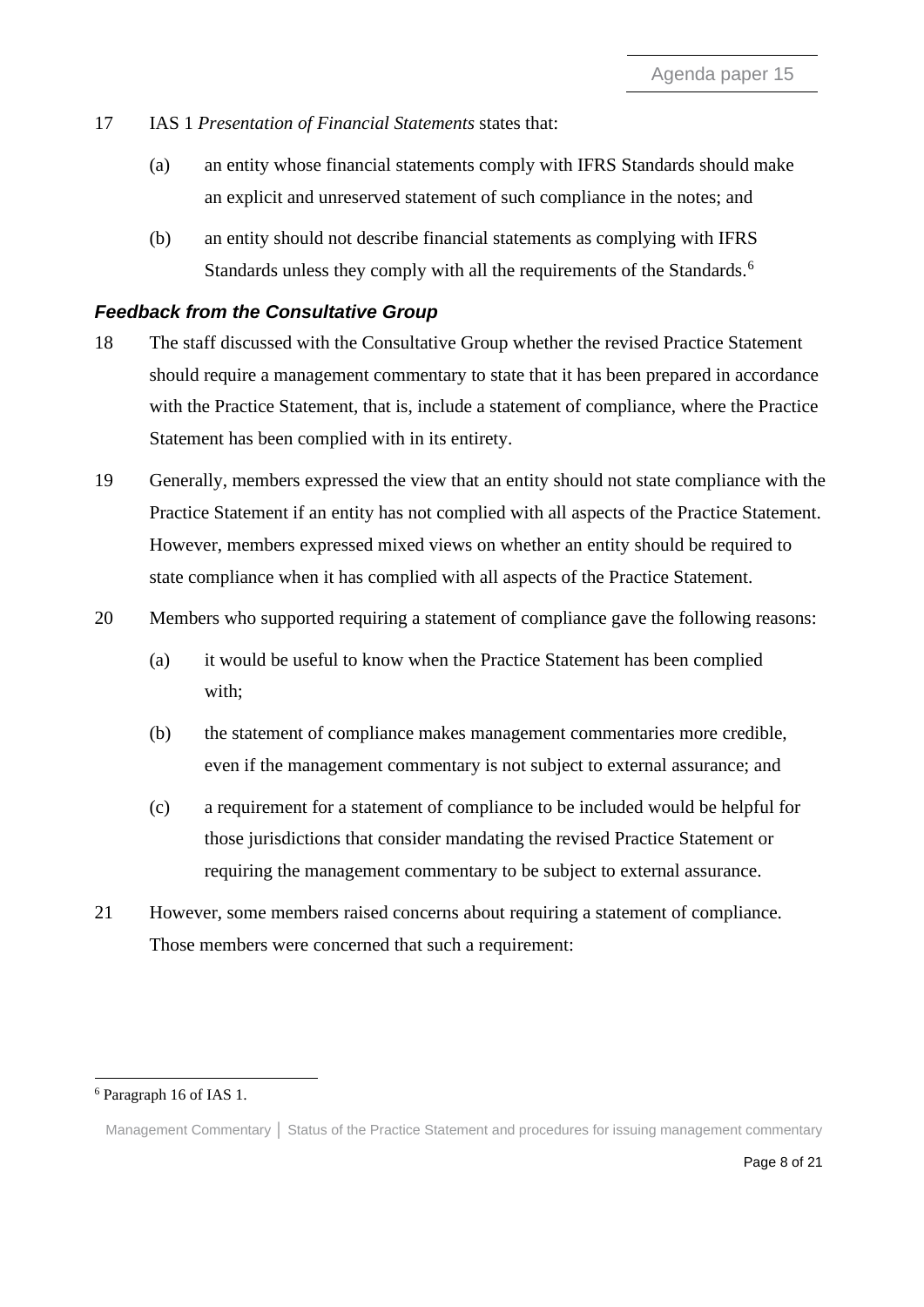- (a) could create a barrier to voluntary adoption of the Practice Statement by entities, rather than encourage its adoption, because it may be seen as a high hurdle;
- (b) could lead to a potential conflict with existing laws and regulations for reporting in various jurisdictions;
- (c) could create a risk of boilerplate information as some believe may have happened in the case of statements of compliance required in some jurisdictions;
- (d) may not result in useful information being provided to investors and creditors if management commentary is not subject to external assurance; and
- (e) could be difficult to enforce due to the subjectivity of some of the content in a management commentary.
- <span id="page-8-0"></span>22 Some members suggested that in deciding whether to require a statement of compliance, the Board should consider whether its intention is to:
	- (a) promote the highest standard of reporting by setting a high hurdle, in the form of the statement of compliance, and using that statement to convey information that an entity's management commentary achieves that high hurdle;
	- (b) encourage application of the Practice Statement on a voluntary and possibly partial basis to help as many companies as possible improve their reporting; or
	- (c) inform the reader of the basis of preparation of the management commentary.

#### *Staff analysis and recommendation*

<span id="page-8-1"></span>23 If the Board agrees with the staff recommendation in question 1, the Practice Statement will remain non-mandatory. If an entity voluntarily chooses to apply the Practice Statement or is required by its jurisdiction to apply the Practice Statement in preparing the management commentary, it would be useful for investors and creditors to know whether the entity's management commentary complies with the requirements in the Practice Statement.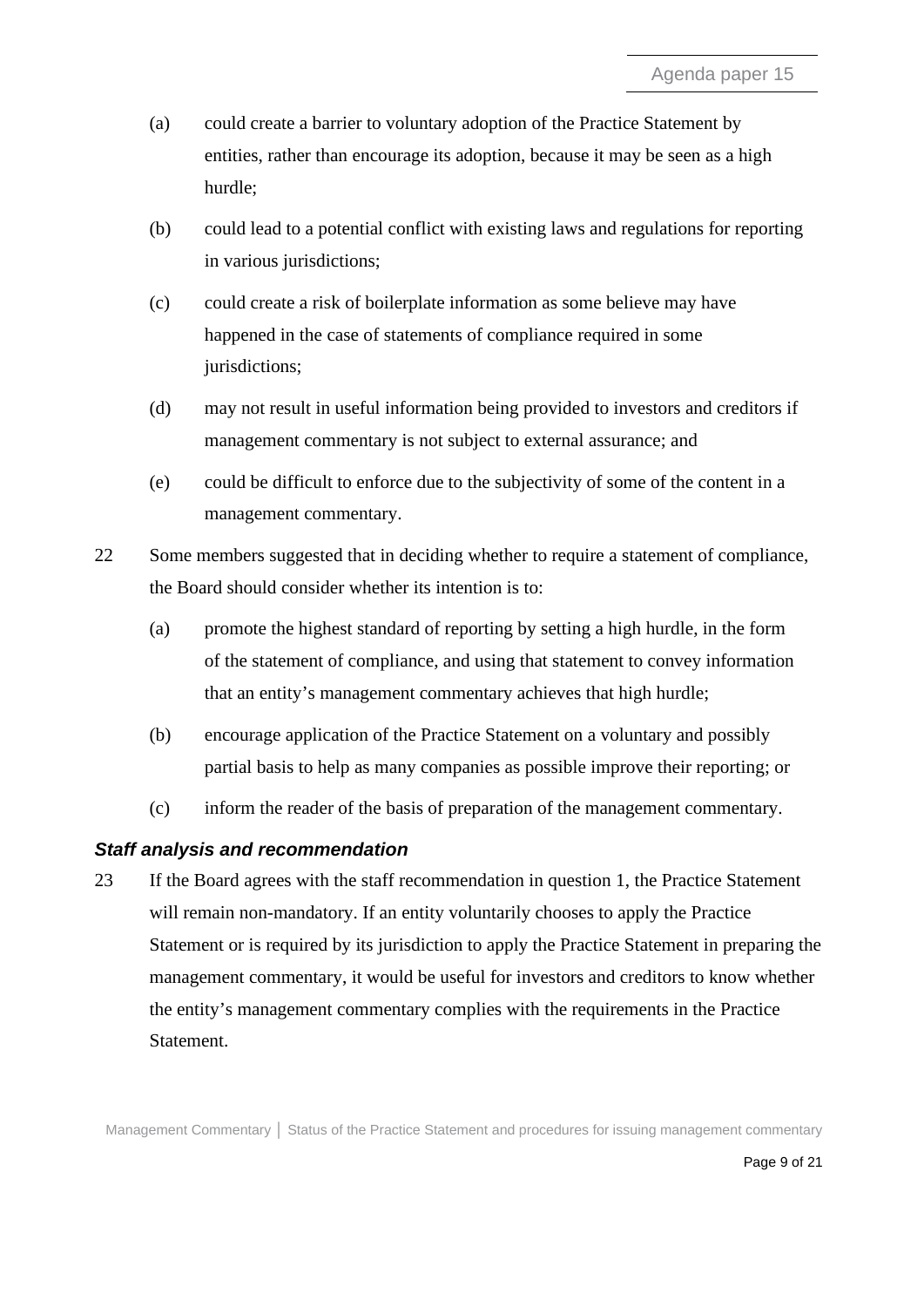- 24 Accordingly, the staff think that it is important for the revised Practice Statement to retain the requirement that entities can make an unqualified statement of compliance only if that management commentary complies with all the requirements in the Practice Statement. In any other cases an unqualified statement of compliance would be misleading and therefore, in the staff's view, should not be permitted.
- 25 Based on the Board's tentative decisions made to date, entities would be able to make an unqualified statement of compliance with the Practice Statement only if their management commentary meets all of the following requirements:
	- (a) it meets the overall objective of management commentary;
	- (b) the information provided possesses the characteristics of useful information; and
	- (c) the information provided meets the disclosure objectives for the main areas of content.
- 26 The staff also considered whether any further requirements related to a statement of compliance should be included in the revised Practice Statement, and if so, what those requirements should be. The staff have identified three options for the Board to consider:
	- (a) Option 1: require entities to include an explicit and unqualified statement of compliance if their management commentary complies with all the requirements in the Practice Statement and prohibit any statement on compliance unless the entity has fully complied with the requirements in the Practice Statement. This approach is similar to the approach used in IAS 1 for the presentation of financial statements (see paragraph 17).
	- (b) Option 2: require entities to include an unqualified statement of compliance if their management commentary complies with all the requirements in the Practice Statement. If the management commentary does not comply with some requirements, require an entity to explain which requirements it has not complied with. This option is based on the existing approach in the Practice Statement which specifies that entities should explain the extent to which the Practice Statement has been followed (see paragraphs 15–16).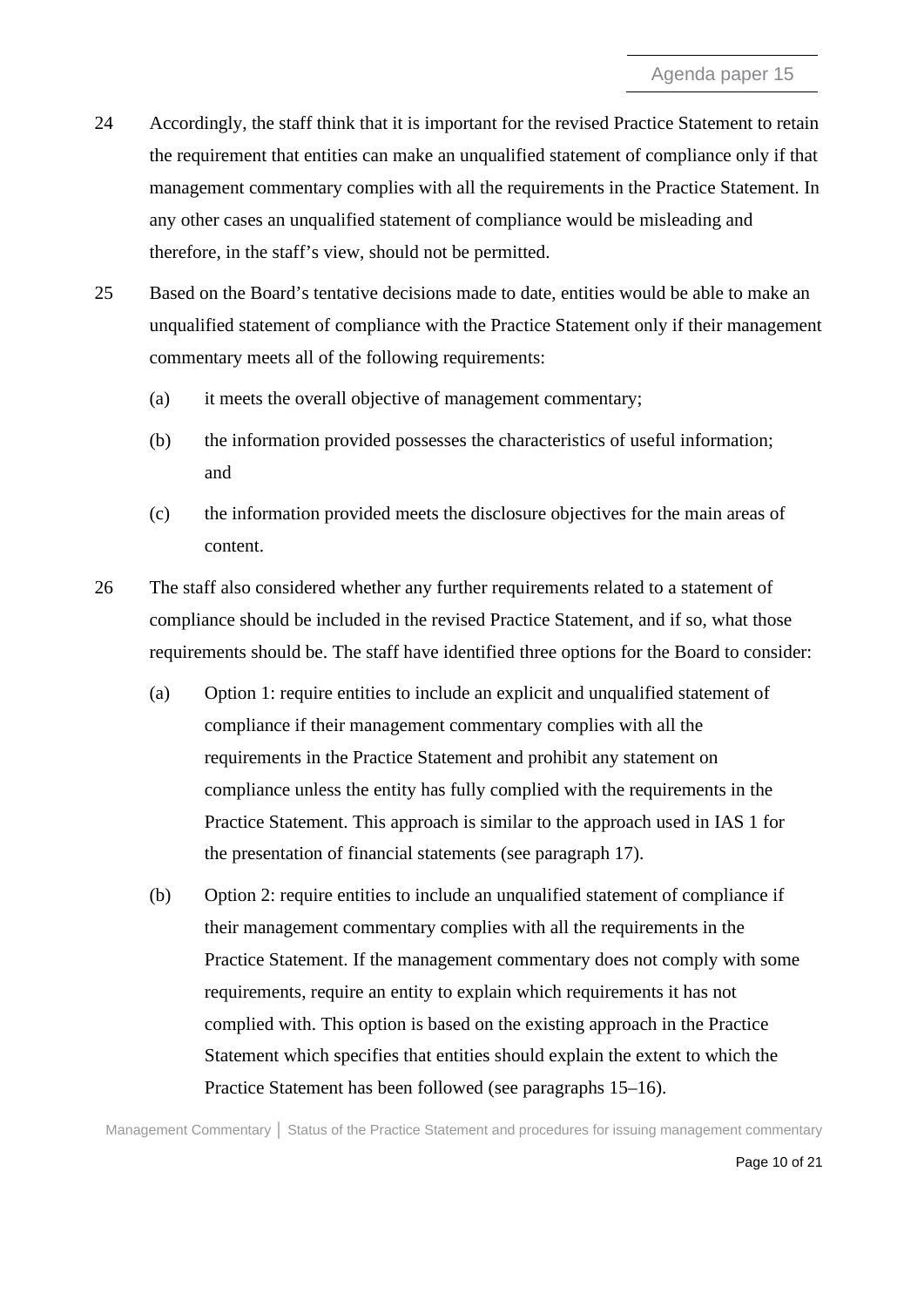- (c) Option 3: include no further requirements other than permitting an unqualified statement of compliance only if the management commentary complies with all the requirements in the Practice Statement. This option would leave it to management to choose whether and how to comment on compliance with the Practice Statement in management commentary. It would neither require an unqualified statement of compliance if the management commentary complies with all the requirements in the Practice Statement, nor prohibit some kind of statement of partial compliance if the management commentary does not comply with all the requirements.
- 27 The staff think that in selecting an option the Board should consider which option would:
	- (a) provide clarity about the basis of preparation;
	- (b) encourage adoption of the revised Practice Statement;
	- (c) work well in conjunction with local reporting requirements; and
	- (d) help make management commentary more credible.
- 28 Option 1 would mean that entities would be required to include a statement of compliance in management commentary and that they would only be able to do so if they comply with all the requirements in the Practice Statement. As noted in paragraph 21, feedback from the Consultative Group suggests that such a requirement would set a high hurdle for reporting and this could create a barrier to adoption of the revised Practice Statement. For example, some entities may want to adopt the Practice Statement to improve the quality or credibility of information in their management commentary but may not be able to comply with particular requirements in the Practice Statement because of a conflict with local requirements or because they need more time to work towards full compliance. Under Option 1, they would be prevented from stating that the Practice Statement, with some exceptions, is the basis of preparation of their management commentary, and it may discourage them from applying the Practice Statement. For this reason, the staff do not recommend Option 1.
- 29 Both Option 2 and Option 3 would allow an entity to comply with some but not all of the requirements of the Practice Statement and to explain the extent to which it has complied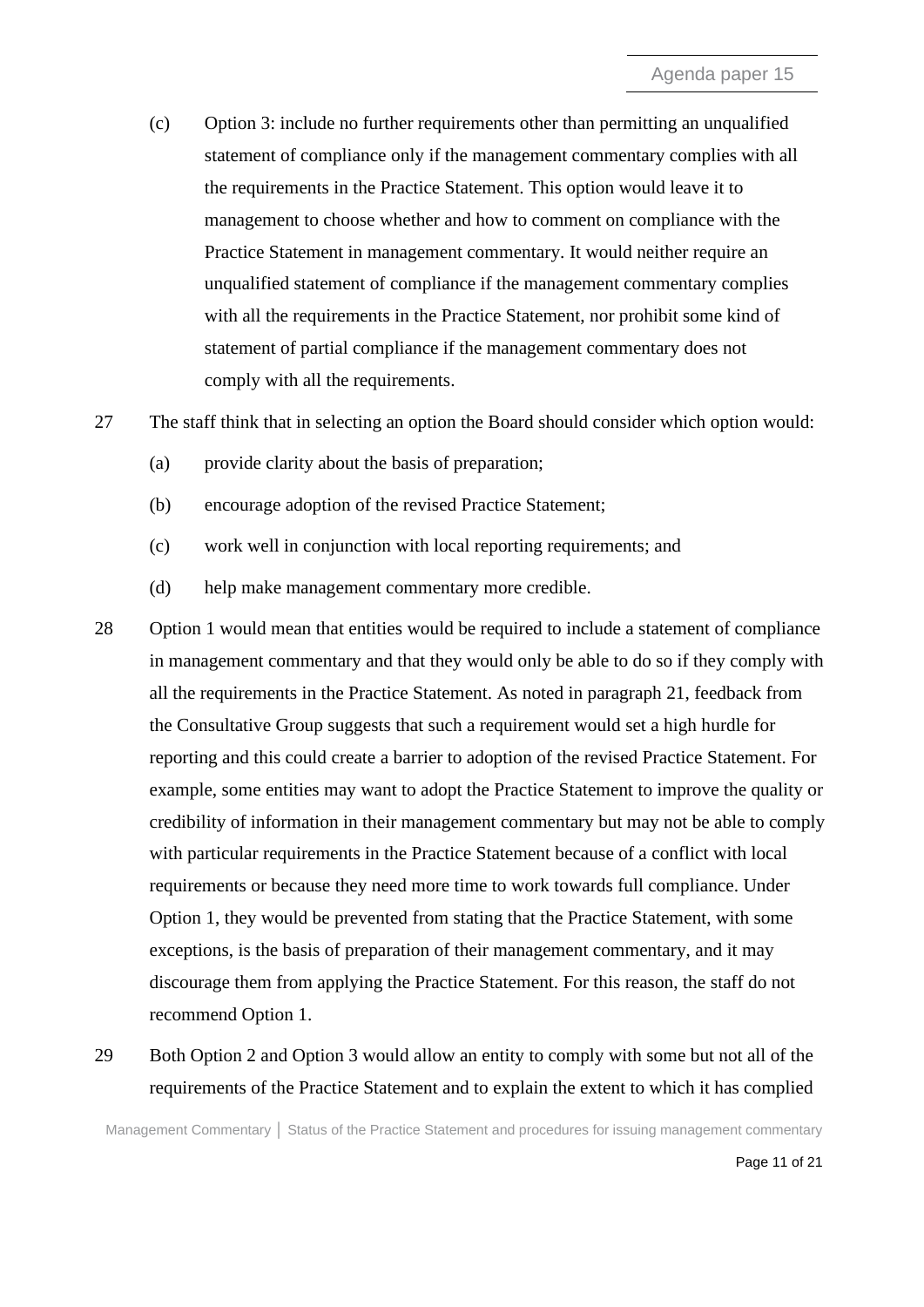with the Practice Statement in the management commentary. The staff think that the option to state partial compliance could help encourage entities to apply the revised Practice Statement voluntarily. Option 2 would also provide clear and specific requirements for making both full and partial statements of compliance, so would lead to better disclosure of the basis of preparation and hence improve the usefulness of information in management commentary as a whole. Conversely, Option 3 would not specify how to provide a partial statement of compliance, which could result in entities making unclear and potentially misleading statements such as a statement that their management commentary substantially complies with the Practice Statement.

- 30 In addition, the staff think that a requirement for management commentary to include a statement of full or partial compliance with the Practice Statement and hence identify the Practice Statement as a basis of preparation would:
	- (a) result in useful information for readers of management commentary; and
	- (b) be helpful if management commentary is subject to external assurance and support adoption of the Practice Statement by national regulators.
- 31 For the reasons discussed in paragraphs 28–30, the staff recommend that the Board adopts Option 2.

# Question 2 for the Board

The staff recommend that the revised Practice Statement should require management commentary:

- (a) to include an unqualified statement of compliance with the Practice Statement if it complies with all the requirements in the Practice Statement; and
- (b) explain which requirements it does not comply with if it does not comply with all the requirements in the Practice Statement.

Do you agree with this recommendation?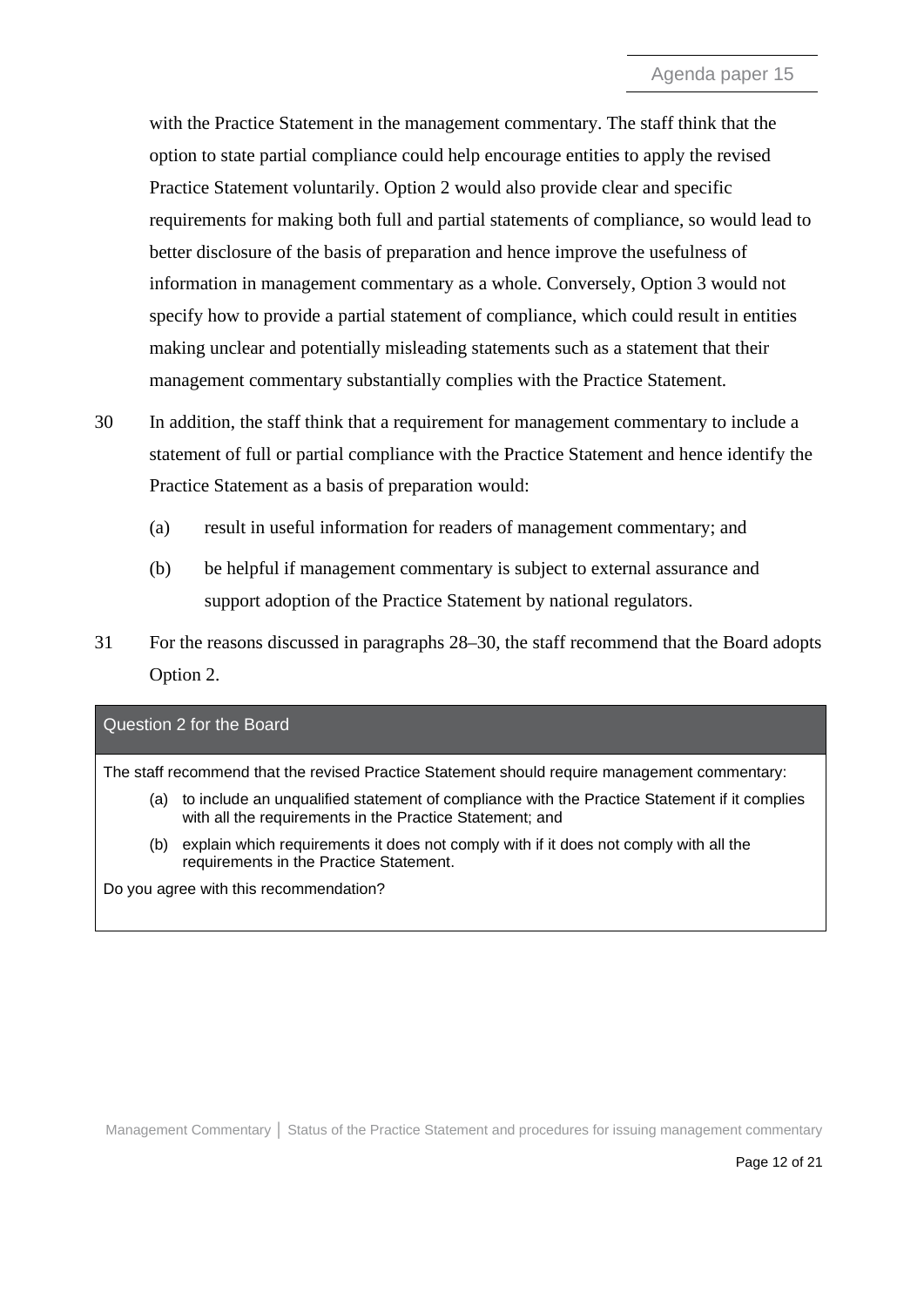# **Identifying management commentary**

# *The existing Practice Statement*

<span id="page-12-0"></span>32 The existing Practice Statement:

- (a) states that when management commentary relates to financial statements, an entity should either make the financial statements available with the management commentary or identify in the management commentary the financial statements to which it relates; and
- (b) requires an entity to clearly identify its management commentary and distinguish it from other information.[7](#page-12-4)
- <span id="page-12-1"></span>33 In the Basis for Conclusions, the Board expressed the view that it is important for users of the financial reports to be able to distinguish information contained in the reports prepared using the Practice Statement from information that is prepared using IFRS Standards and from information that may be useful to users but is the subject of neither the Practice Statement nor the requirements in IFRS Standards.<sup>[8](#page-12-5)</sup>

# *Requirements on identification of financial statements*

<span id="page-12-2"></span>34 IAS 1 states that an entity shall clearly identify the financial statements and distinguish them from other information published in the same published document.<sup>[9](#page-12-6)</sup>

# *Staff analysis and recommendation*

- <span id="page-12-3"></span>35 The positioning of management commentary relative to the financial statements varies among jurisdictions that require management commentary. In some jurisdictions, management commentary accompanies annual financial statements in a printed report or in a single electronic document. In others, management commentary is contained within separate annual regulatory filings.
- <span id="page-12-7"></span>36 The objective of management commentary is to enhance the understanding of an entity's performance and position that investors and creditors gain from its financial statements, and to provide information that provides insight into factors that could affect the entity's

<span id="page-12-5"></span><span id="page-12-4"></span><sup>7</sup> Paragraphs 5–6 of the Practice Statement. 8 Paragraphs BC18–BC21 of the Practice Statement. 9 Paragraph 49 of IAS 1.

<span id="page-12-6"></span>

Management Commentary **│** Status of the Practice Statement and procedures for issuing management commentary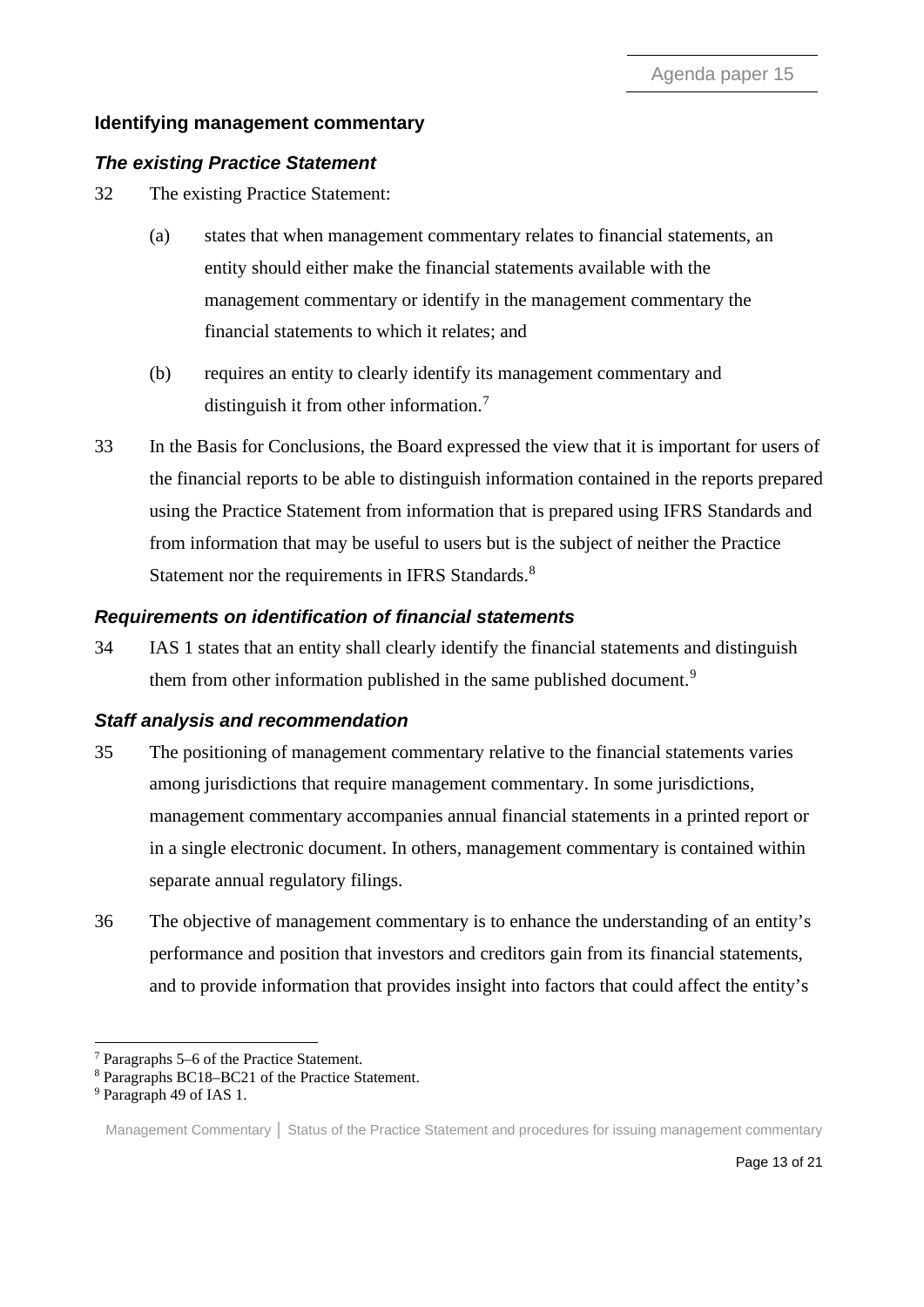prospects for future cash flows. Therefore, regardless of how an entity positions its management commentary relative to its financial statements, the staff think that it is important for an entity to identify in the management commentary which financial statements it relates to. This would support investors' and creditors' understanding of information included in the related financial statements and also of the information included in the management commentary.

- 37 An entity's management commentary might be a standalone document or part of a larger report. To allow users to distinguish the management commentary from all other information, the staff think that an entity should clearly identify what information constitutes its management commentary and distinguish it from other information either in the same report or from information in other reports.
- 38 Clearly identifying the boundaries of the management commentary can be expected to make management commentary clearer and more understandable. This can also be helpful if management commentary is subject to external assurance but other information accompanying the management commentary, in the same report or separately, is not subject to external assurance or is subject to a different level of assurance.
- <span id="page-13-0"></span>39 For the reasons in paragraphs [36–](#page-12-7)38, the staff recommend that the revised Practice Statement should require an entity:
	- (a) to either make the financial statements to which management commentary relates available with the management commentary or to identify them in the management commentary; and
	- (b) to identify what information constitutes its management commentary and to distinguish it from other information either in the same report or from information in other reports.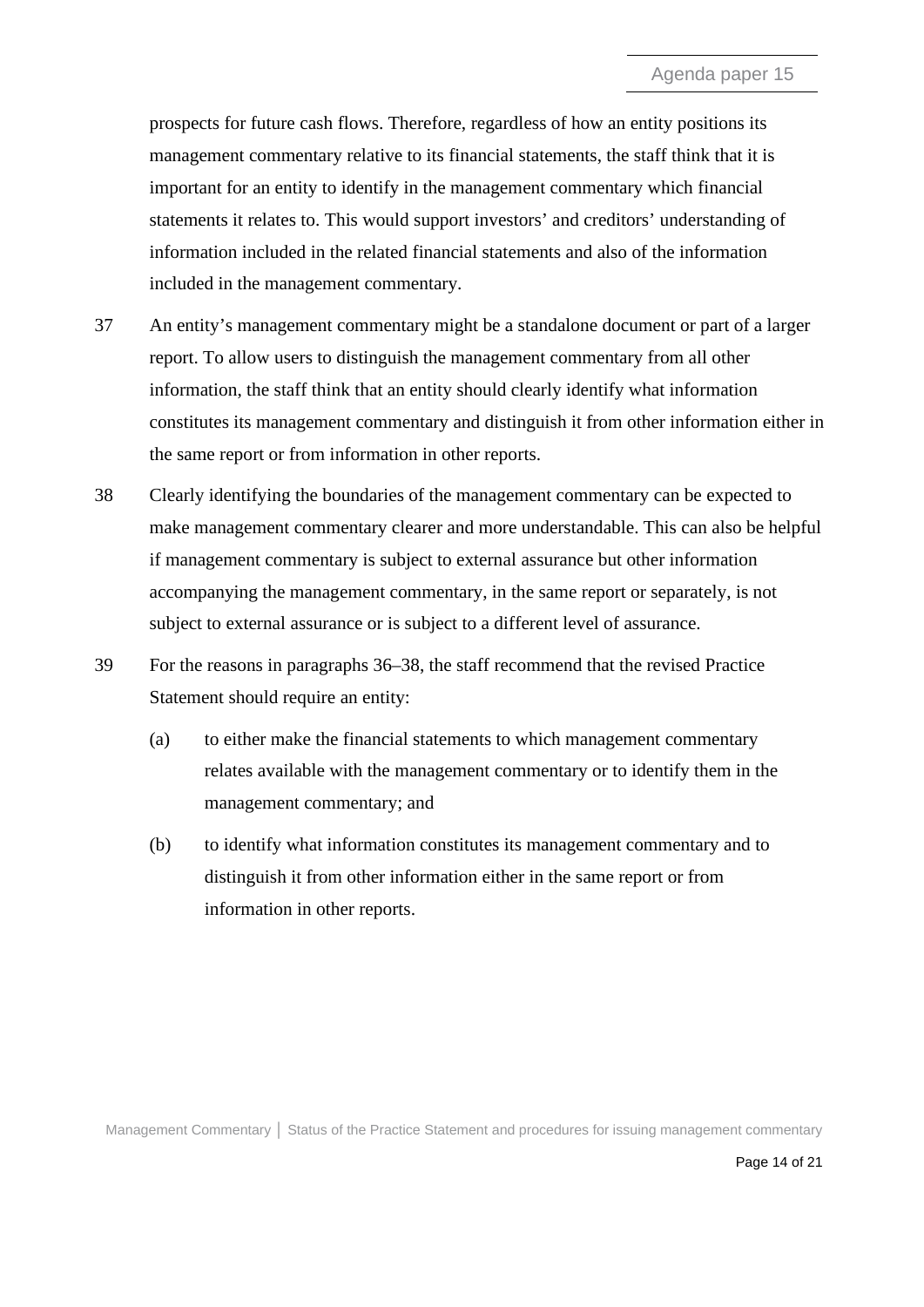Question 3 for the Board

The staff recommend that the revised Practice Statement should include the following requirements on the identification of management commentary:

- (a) an entity should either make the financial statements to which management commentary relates available with the management commentary or identify them in the management commentary; and
- (b) an entity should clearly identify what information constitutes its management commentary and distinguish it from other information either in the same report or from information in other reports.

Do you agree with these recommendations?

#### **Date of management commentary**

#### *The existing Practice Statement*

<span id="page-14-0"></span>40 The existing Practice Statement does not have any requirement for an entity to provide the authorisation date of its management commentary.

#### *Requirements on date of authorisation for issue of financial statements*

- <span id="page-14-1"></span>41 IAS 10 *Events after the Reporting Period* states that an entity shall disclose the date when the financial statements were authorised for issue because the financial statements do not reflect events after this date.<sup>[10](#page-14-2)</sup>
- 42 IAS 10 distinguishes between:
	- (a) adjusting events after the reporting period—those that provide evidence of conditions that existed at the end of the reporting period; and
	- (b) non-adjusting events after the reporting period—those that are indictive of conditions that arose after the reporting period.<sup>[11](#page-14-3)</sup>
- 43 It requires entities to:
	- (a) adjust the amounts recognised in its financial statements to reflect adjusting events after the reporting period and update related disclosures; and

<span id="page-14-3"></span><span id="page-14-2"></span> $^{10}$  Paragraph 17 of IAS 10.  $^{11}$  Paragraph 3 of IAS 10.

Management Commentary **│** Status of the Practice Statement and procedures for issuing management commentary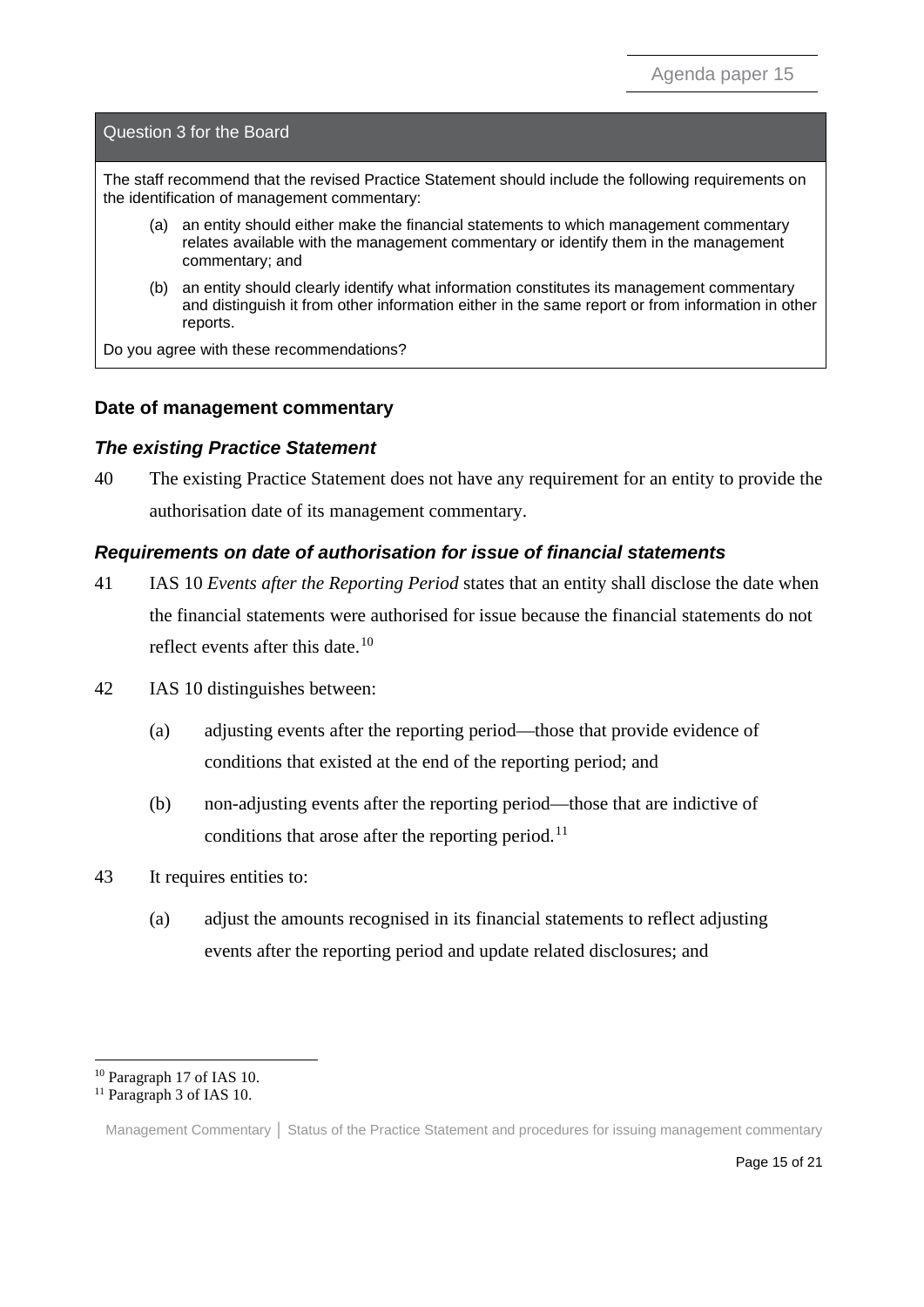(b) disclose the nature and an estimate of financial effect (if possible) for each material category of non-adjusting events.<sup>[12](#page-15-3)</sup>

## *Feedback from the Consultative Group*

- <span id="page-15-0"></span>44 The staff discussed with the Consultative Group whether the revised Practice Statement should require management commentary to state the date of its authorisation.
- 45 Overall members supported the idea that management commentary should include the date of its authorisation so that the cut-off date is clear to users. Some members were of the view that management commentary and financial statements should have the same date of authorisation because management commentary provides context for the related financial statements.
- <span id="page-15-1"></span>46 However, a few members questioned what the implications would be if further information came to light in cases when management commentary is authorised for issue on a later date that than the date when the related financial statements were authorised for issue. One member suggested that an approach similar to that in IAS 10 would be suitable for management commentary.

#### *Staff analysis and recommendation*

- <span id="page-15-2"></span>47 The staff think that the Board should not assume or prescribe that the date of authorisation of the management commentary is the same as that for the financial statements because the process involved in authorising these documents will vary depending upon statutory requirements in various jurisdictions and the entity's procedures.
- 48 Accordingly, the staff recommend that the Board requires entities to specify the date when management commentary was authorised for issue. It is important for investors and creditors to know that date because management commentary does not reflect events after this date.
- 49 Management commentary provides context for an entity's financial statements, so it would cover the same reporting period as the financial statements. It would also need to reflect and explain the nature and effect of adjusting and non-adjusting events after the reporting period reflected in the financial statements (see paragraph 46) if that information

<span id="page-15-3"></span> $12$  Paragraphs 8, 19 and 21 of IAS 10.

Management Commentary **│** Status of the Practice Statement and procedures for issuing management commentary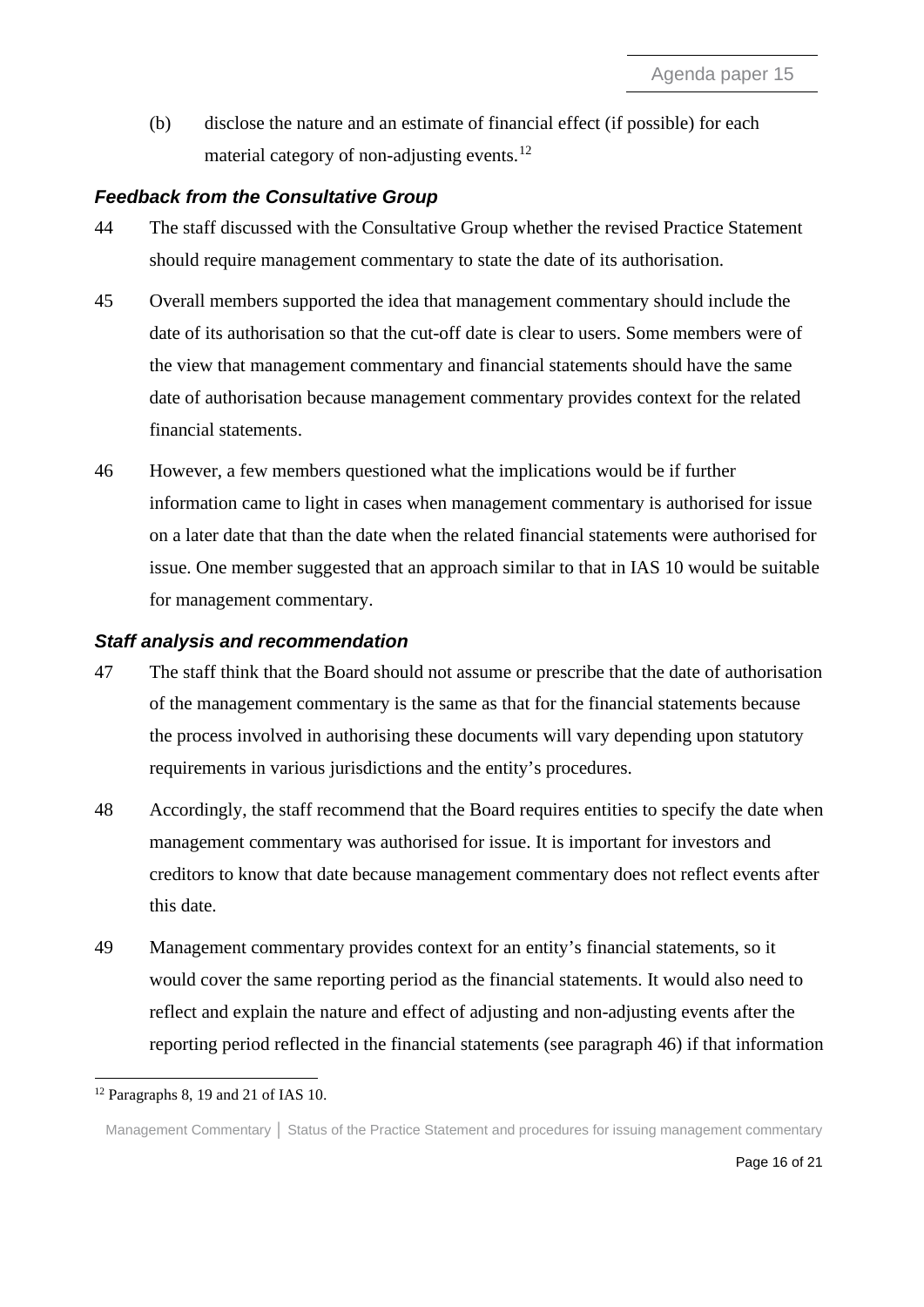is material in the context of the management commentary. Information about events after the reporting period could be material in the context of the management commentary if the information relates to matters that have been identified as key matters in the main areas of content, that is, if they could fundamentally affect the entity's ability to create value and generate cash flows. [13](#page-16-0)

- 50 In addition, management commentary may also need to provide material information about events after the reporting period that are not reflected in the related financial statements. This is because the objective of management commentary is broader than the objective of financial statements.
- 51 It may be unreasonable and unpracticable to require management to accumulate actively the detailed data that would be needed to update all information provided management commentary to reflect all events occurring after the reporting period, especially as some of those events may occur very close to the date of authorising management commentary. Instead, the staff think that management should review events occurring after the reporting period that relate to key matters and if information about them is material in the context of the management commentary, provide that information in management commentary. This is because material information about such events could affect economic decisions that investors and creditors make on the basis of the management commentary and the related financial statements.
- 52 As discussed in paragraph 47, management commentary and financial statements may have different authorisation dates. The staff think that in such cases management would need to review the events occurring in the intervening period and consider whether information about those events should be distinguished from information about other events that occurred after the end of the reporting period to make it clear to investors and creditors that those events are not reflected in the financial statements.

<span id="page-16-0"></span><sup>&</sup>lt;sup>13</sup> Based on the Board's tentative decisions to date, management commentary would need to discuss as key matters key features of the entity's business model, key aspects of management's strategy, key resources and relationships, key risks, key trends and factors in the external environment or key facets of performance and position

Management Commentary **│** Status of the Practice Statement and procedures for issuing management commentary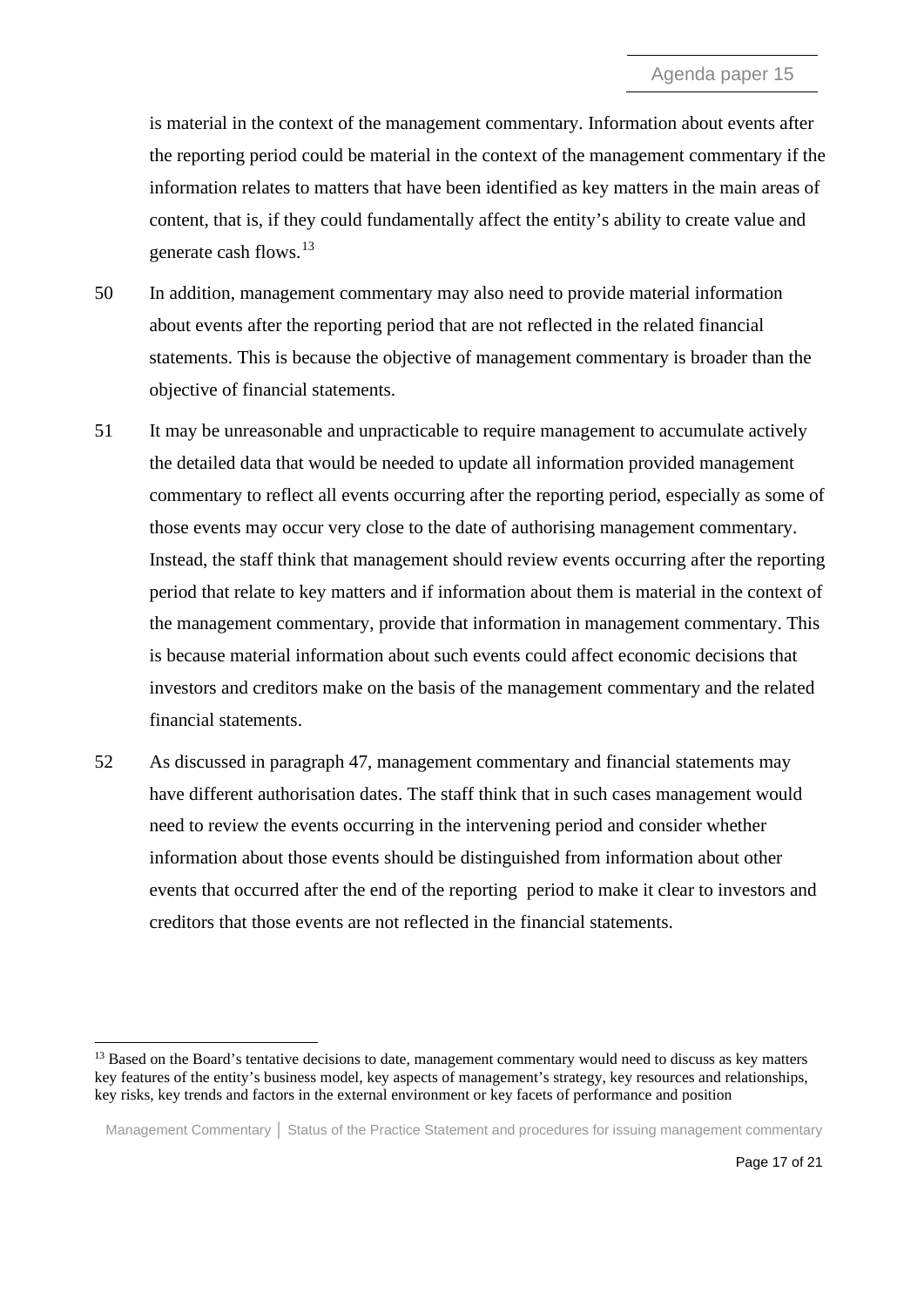- 53 In summary, the staff think that management commentary:
	- (a) should cover the same reporting period as the financial statements which it relates to;
	- (b) should reflect information about events occurring after the reporting period that are reflected in the financial statements if that information relates to key matters and is material in the context of management commentary; and
	- (c) should reflect information about events occurring after the reporting period that are not reflected in the related financial statements, including those events that occurred after the date of authorisation of financial statements but before the date of authorisation of management commentary, if that information relates to key matters and is material in the context of management commentary.
- <span id="page-17-0"></span>54 To conclude, the staff recommend the revised Practice Statement should require an entity:
	- (a) to specify the date when its management commentary was authorised for issue; and
	- (b) to reflect in its management commentary material information about events that occurred after the end of the reporting period and before the date when the management commentary was authorised for issue.

#### Question 4 for the Board

The staff recommend that the revised Practice Statement should require an entity:

- (a) to specify the date when its management commentary was authorized for issue; and
- (b) to reflect in its management commentary material information about events that occurred after the end of the reporting period and before the date when the management commentary was authorised for issue.

Do you agree with these recommendations?

# **Authorising management commentary for issue**

#### *The existing Practice Statement*

<span id="page-17-1"></span>55 The existing Practice Statement does not have any requirement for an entity to identify the individual(s) or the body(s) that authorised the management commentary for issue.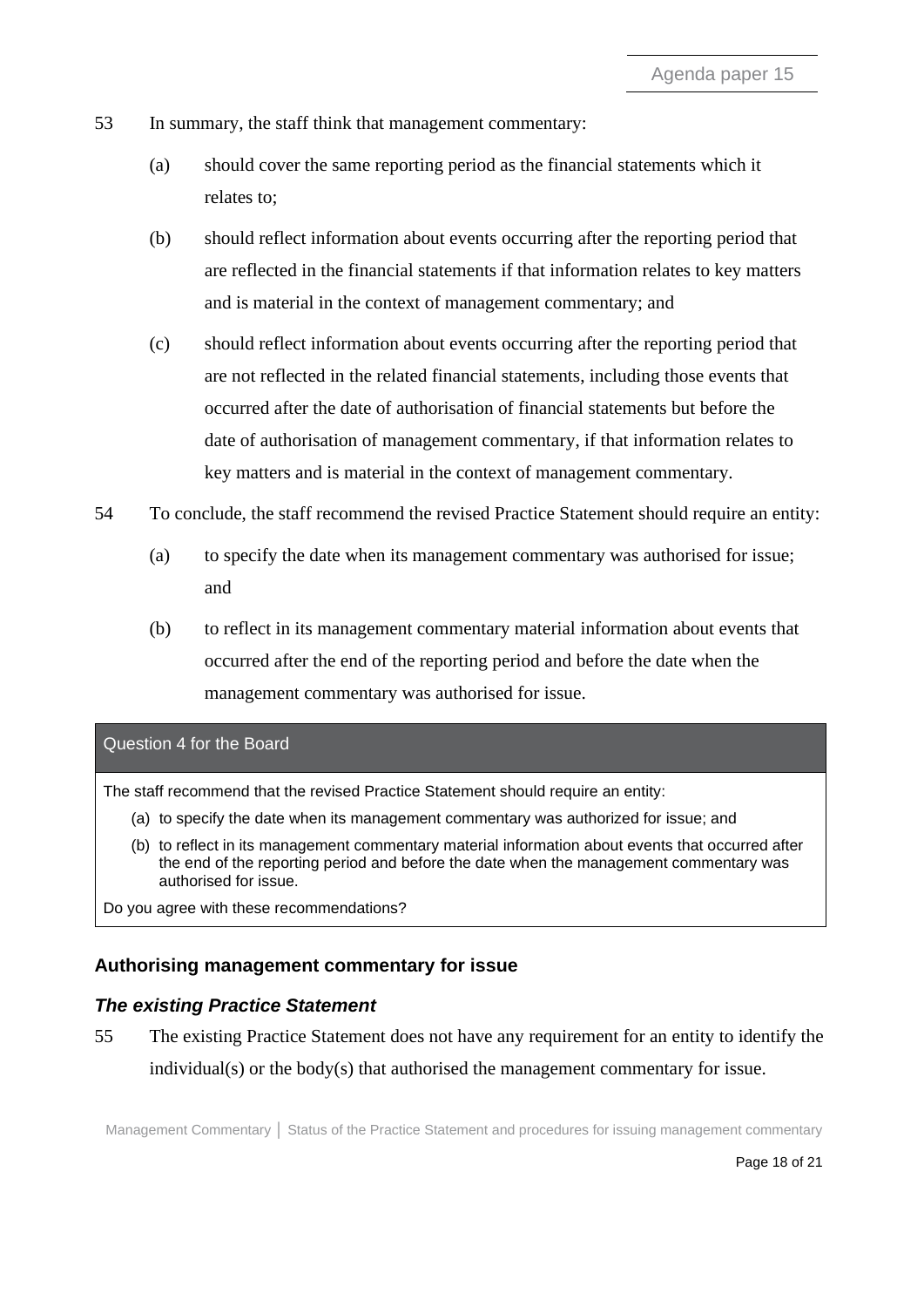# *Requirements on authorising financial statements for issue*

<span id="page-18-0"></span>56 IAS 10 states that entities should disclose information about who authorised financial statements for issue.<sup>[14](#page-18-2)</sup>

# *Feedback from the Consultative Group*

- <span id="page-18-1"></span>57 The staff discussed with the Consultative Group whether the revised Practice Statement should require management commentary to state the individual(s) or the body(s) that authorised the management commentary for issue.
- 58 Overall, members expressed the view that the management commentary should identify the individual(s) or body(s) that authorised the management commentary for issue so that it is clear to users who authorised its issue. Some members of the Consultative Group expressed the view that the management commentary should be authorised for issue by the same individual(s) or body(s) as those that authorised the issue of related financial statements. This is because management commentary provides context and helps investors and creditors understand the related financial statements.
- 59 In addition, the staff discussed with the Consultative Group whether the revised Practice Statement should also require:
	- (a) a statement of responsibility for the management commentary;
	- (b) a description of the integrity or governance of the process applied in preparing the management commentary; or
	- (c) a conclusion that the management commentary meets particular objectives.
- 60 The feedback from the Consultative Group on including such requirements in the revised Practice Statement was largely negative, with none of the alternatives receiving strong support. Some members noted practical problems with complying with such requirements. Others said that they could be a barrier to the adoption because they could conflict with local reporting requirements.

<span id="page-18-2"></span><sup>&</sup>lt;sup>14</sup> Paragraph 17 of IAS 10.

Management Commentary **│** Status of the Practice Statement and procedures for issuing management commentary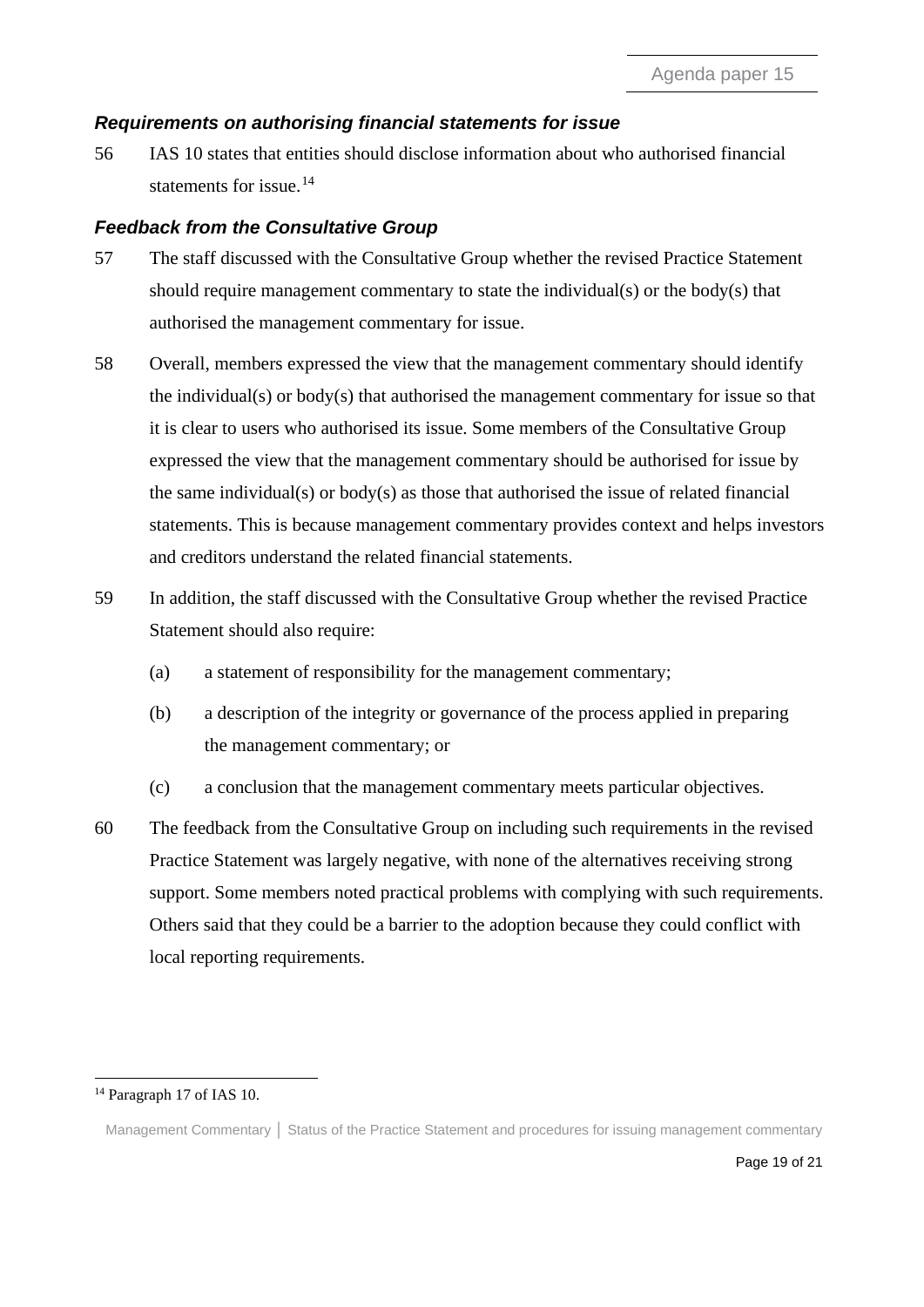## *Staff analysis and recommendation*

- <span id="page-19-0"></span>61 The staff think that the Board should not assume or prescribe that the individual(s) or body(s) that authorise the management commentary are the same as those for the financial statements because the process involved in authorising these documents will vary depending upon statutory requirements in various jurisdictions and the entity's procedures.
- 62 The staff observe that it is common for national regulations to require a statement of authorisation of the management commentary for issue, which would identify the individual(s) or body(s) that authorised the management commentary. As noted in paragraph 58, the Consultative Group also indicated that such information would be useful to investors and creditors. Accordingly, the staff recommend that the Board requires entities to identify the individual(s) or the body(s) who authorised management commentary for issue.
- 63 The staff also considered whether the revised Practice Statement should include any of the requirements in paragraph 59, that is:
	- (a) a statement of responsibility for the management commentary;
	- (b) a description of the integrity or governance of the process applied in preparing the management commentary; or
	- (c) a conclusion that the management commentary meets particular objectives.
- 64 The staff observe that jurisdictions have various requirements on what type of statement should be included in management commentary and that those requirements differ in the scope or specifics. Therefore, the staff think that including in the revised Practice Statement further requirements in addition to the requirement to specify who authorised the management commentary for issue could create practical difficulties for entities that would also need to comply with local requirements and could also lead to different interpretations by investors and creditors.
- 65 Additionally, the feedback from the Consultative Group on these requirements was also largely negative (see paragraph 60).